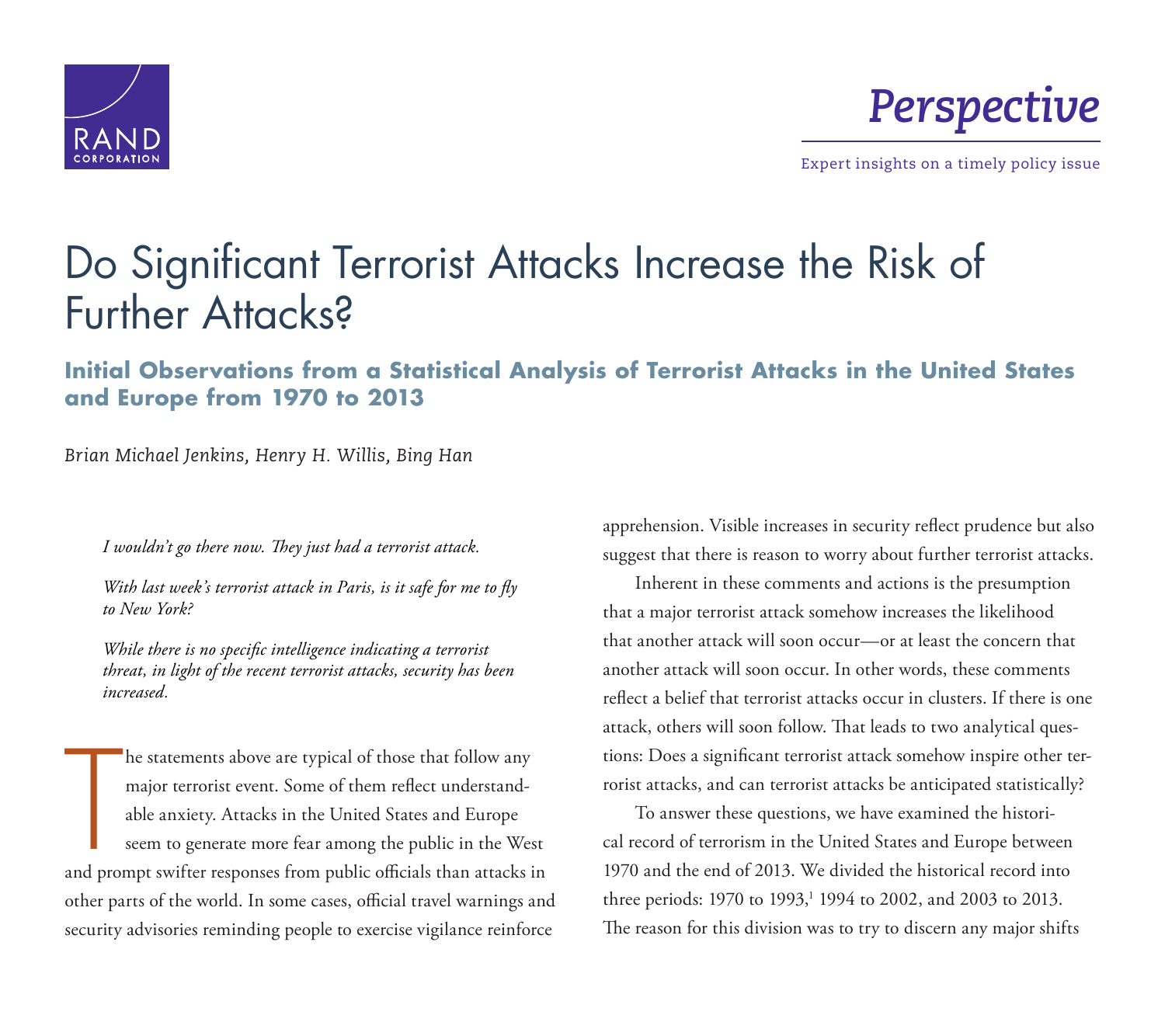in statistical patterns caused by changes in the nature of terrorist activity worldwide. For example, domestic groups motivated by ideology and separatist causes dominated the period from 1970 to the early 1990s. The 1990s saw declining activity by these groups but increasing terrorist activity connected with Islamic extremism or "jihadism," culminating in the September 11, 2001, attacks, which were unprecedented in the annals of terrorism. The period from 2003 to 2013 reflects the post-9/11 environment.

Statistical analysis of these data reveals whether terrorist attacks occur in clusters and whether those clusters are related to occurrence of major terrorist attacks or to symbolically significant anniversary dates. The data also reveal trends in the volume and lethality of terrorist attacks. These trends help to explain the patterns observed in clustering of terrorism events. Together, these observations can help people and public officials decide how to ensure safety following terrorism events.

#### **Is Terrorism More Likely After a Major Attack?**

To understand whether a major attack inspires more terrorism, we answered two questions about the patterns of how terrorist attacks have occurred.

First, are terrorist attacks statistically random or do they occur in clusters? Results of analysis summarized in Table 1 show that the distribution of *small-but-fatal terrorism events* (defined in this analysis as those killing at least one but less than three people) appears to be not random in Europe and the United States between 1970 and 2002, but it does appear random between 2003 and 2013. In other words, in the earlier period, events were more inclined to occur in clusters.

| <b>Time Period</b> | <b>Did Terrorist Events</b><br><b>Occur in Non-Random</b><br>Clusters? | Did Clusters of Events Occur in<br>the Wake of Larger Attacks? |
|--------------------|------------------------------------------------------------------------|----------------------------------------------------------------|
| 1970-1993          | Yes                                                                    | Yes, clusters appear to be related<br>to larger events.        |
| 1994-2002          | Yes                                                                    | No, clusters are not explained by<br>larger events.            |
| 2003-2013          | No                                                                     | Clusters were not present.                                     |

**Table 1. Summary of Findings About Clustering of Terrorism Events**

Of course, this does not mean that terrorists carry out their attacks randomly. Terrorists are systematic in plotting, planning, and carrying out their attacks. However, across the universe of attacks, it appears that, over time, terrorism occurs with a frequency and distribution that would be expected from a random process.

Second, in the time periods when terrorism events do not appear random, are clusters of terrorist events related to *larger, triggering events* (defined in this analysis as those killing three or more people)? A cluster of terrorist attacks following a trigger event might indicate a surge of terrorist activity or the occurrence of deadly copycat attacks. Between 1994 and 2002, occurrences of small events did not significantly relate to trigger events. But from 1970 to 1993, trigger events did produce statistically significant clustering of events in their wake. There is a historical reason for this, which we will come back to later.

### **Are Terrorist Attacks More Likely to Occur on Key Dates?**

Warnings of possible terrorist attacks and security are often increased on key dates, which may have symbolic importance to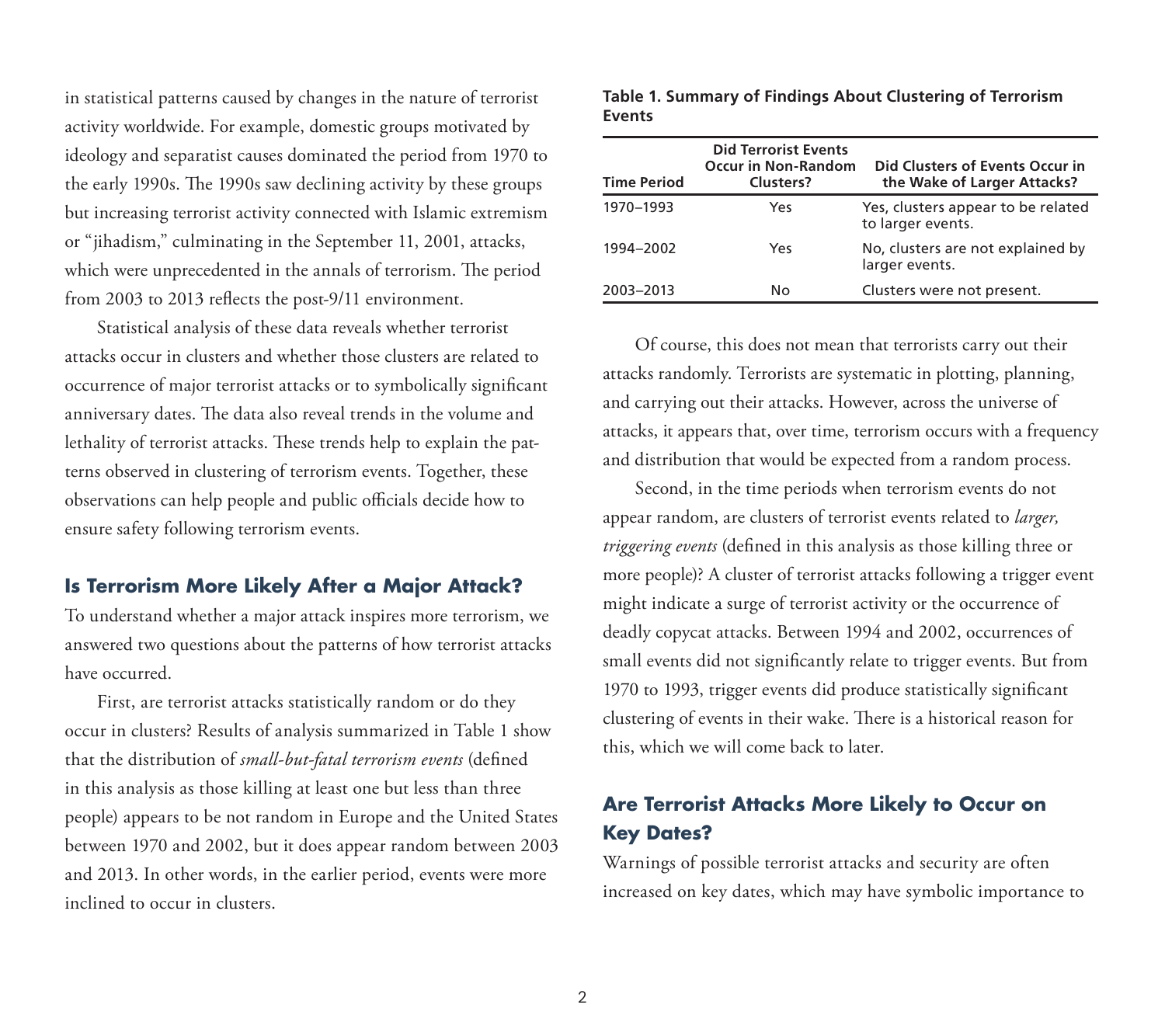the terrorists or, in their eyes, are important to their foes—for example, July 4 (Independence Day) or the anniversary of the September 11 attacks for the United States. Certainly, both terrorists and those charged with security think more about these dates, but do more terrorist attacks, in fact, occur on them? To answer this question, we looked at the distribution of terrorist attacks in the United States from 1970 to 2013 by date to see if certain dates stood out.

Only a few of these dates (in bold) appear to have any possible symbolic significance. At least one attack has occurred on almost all calendar dates (352 of 365). The average number of attacks on any calendar date is just under five (mean = 4.8, standard deviation = 3). Nineteen calendar dates (those listed in Table 2) have experienced ten or more events. The days around Independence Day (July 2 and 4) and New Year's Eve (December 31) each experienced an unusually large number of attacks. On each of these dates, communities hold events that draw large crowds, which raises the threat of terrorism by creating potential soft targets. Furthermore, any event that draws a large crowd requires increased security for public safety reasons.

More notably, specific dates that one might think would bring a heightened risk of terrorism do not appear associated with a greater number of events historically. For example, the U.S. data did not include any fatal terrorism events on September 11 following 2001, although we know that terrorists contemplated attacks on these days. Similarly, none of the dates during the observance of Ramadan has experienced significantly more terrorism in the United States and Western Europe than any other dates.<sup>2</sup>

| Table 2. Calendar Dates with Significant            |
|-----------------------------------------------------|
| <b>Clusters of Terrorism Events, United States,</b> |
| 1970–2013                                           |

| <b>Date</b> | <b>Number of Events with</b><br><b>One or More Fatalities</b> |
|-------------|---------------------------------------------------------------|
| January 7   | 15                                                            |
| January 28  | 11                                                            |
| February 21 | 12                                                            |
| February 23 | 13                                                            |
| March 11    | 11                                                            |
| March 20    | 12                                                            |
| April 5     | 11                                                            |
| April 19    | 13                                                            |
| April 22    | 11                                                            |
| May 1       | 11                                                            |
| July 2      | 12                                                            |
| July 4      | 11                                                            |
| July 12     | 12                                                            |
| August 18   | 15                                                            |
| August 22   | 13                                                            |
| October 15  | 12                                                            |
| October 25  | 18                                                            |
| October 27  | 11                                                            |
| December 31 | 11                                                            |

#### **Methodology**

To arrive at these conclusions, we analyzed the record of terrorist attacks using the Global Terrorism Database, which includes more than 140,000 terrorism events that have occurred worldwide.3 We analyzed a subset of this database reflecting several criteria for terrorism events.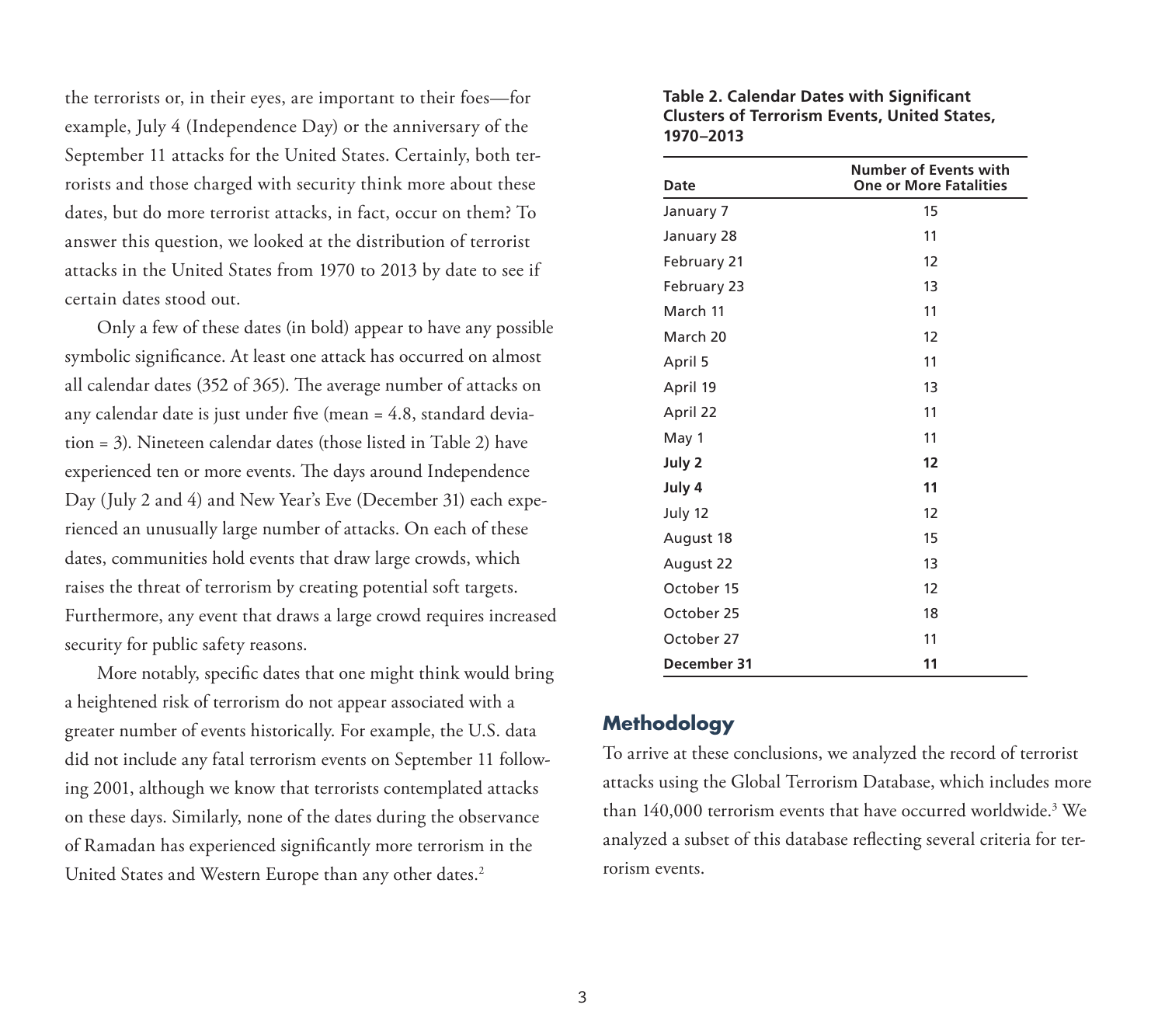# *In the United States and Europe, terrorist events occurred in clusters in the period between 1970 and 2002; after that, the distribution of events is statistically random.*

Our analysis covers the period from 1970 to 2013 and includes only the United States and Europe. Specifically, we wanted to determine whether major terrorist events, or trigger events, prompt a subsequent increase in terrorist events. We selected as trigger events those incidents with three or more fatalities and the time period for analysis as the following 30 days. Follow-on events had to have at least one fatality.

To avoid ambiguity, we included only those attacks from the Global Terrorism Database that met the following criteria for terrorism:

- The act must be aimed at attaining a political, economic, religious, or social goal.
- There must be evidence of an intention to coerce, intimidate, or convey some other message to a larger audience (or audiences) than the immediate victims.
- The act must be outside the context of legitimate warfare activities.

In addition, we included all sources of terrorism, not just those attacks motivated by jihadism. And we included only attacks that had a known target, known weapon, and known attack type. These filters limit insight about incidents with no fatalities and some events that are considered terrorism by some but not others. However, statistical analysis of the resulting data reveals trends and patterns about events from the most commonly recognized terrorist threats. In these ways, our criteria were tighter than the full Global Terrorism Database.

In our analysis of terrorism clusters, we considered two statistical hypotheses. First, we hypothesized that small terrorism events occurred at a constant and random rate.<sup>4</sup> Second, we hypothesized that the pattern of small terrorism events would appear at a constant rate, which is unrelated to any other factors. Therefore, the time between terrorism events would also be random; specifically, it would be drawn from an independent and identically distributed (i.i.d.) sample drawn from an exponential distribution.

We then used two statistical approaches to test these hypotheses. To test the theory that the distribution of small terrorism events followed a constant, random process, we used two statistical hypothesis tests to examine whether a single exponential distribution can fit the data of time intervals between small events: the Kolmogorov-Smirnov test and the Pearson's Chi-square test.5 To test the hypothesis that the random process was unrelated to other factors, such as trigger events, we designed a set of resamplingbased tests to examine if small events were more likely to occur after trigger events than were expected by chance. These tests used 1,000 repeated samples of randomly occurring trigger events to form a null distribution of a test statistic. We calculated the empirical p-value, which was the proportion of samples with a more extreme value in the test statistic than observed in the real data.<sup>6</sup>

The results indicated the historical pattern described above. In the United States and Europe, terrorist events occurred in clusters in the period between 1970 and 2002; after that, the distribution of events is statistically random. From 1970 to 1993, the clusters appear related to trigger events. After that, there is no evidence that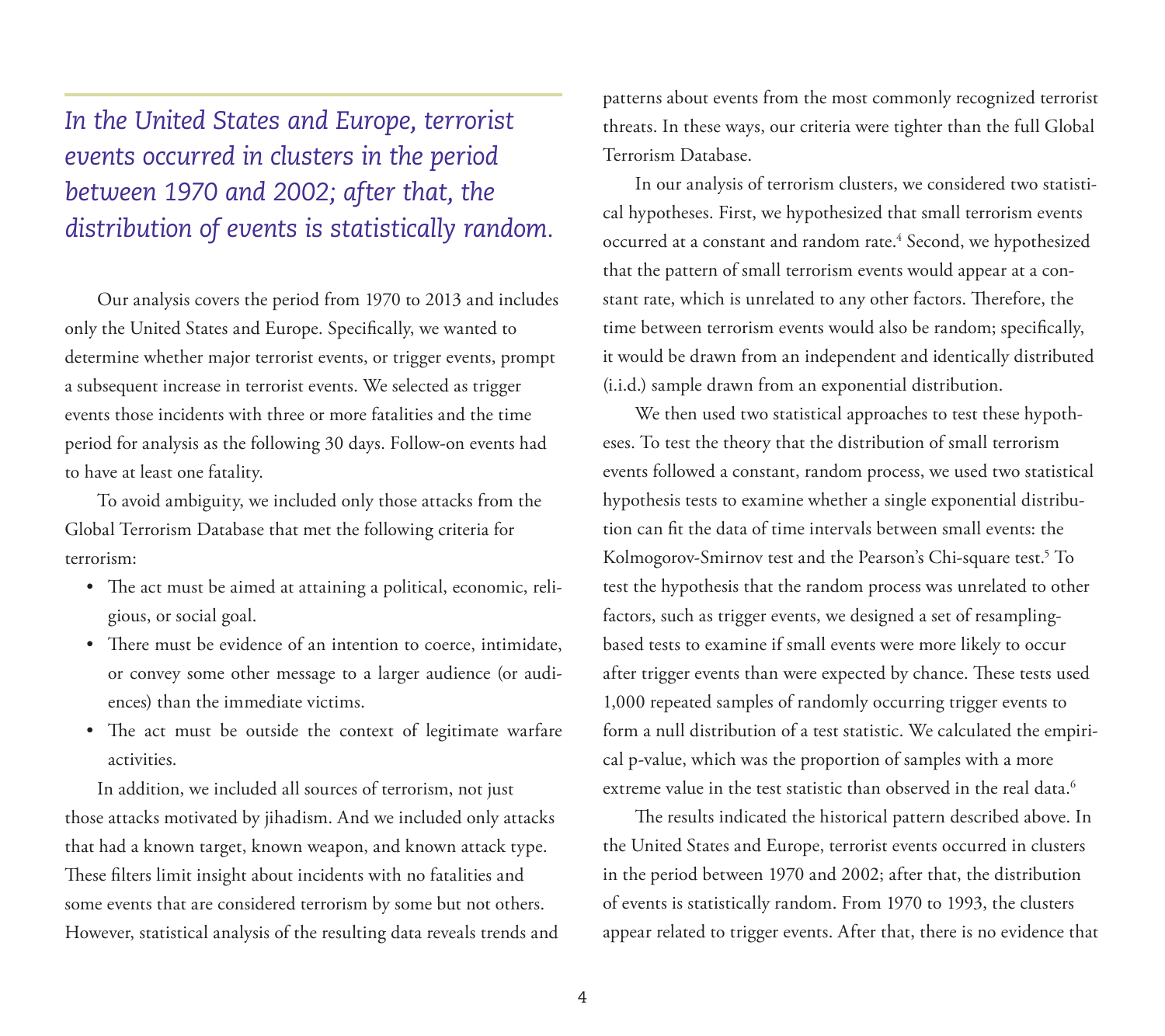larger trigger events increased the likelihood of terrorist attacks in the following 30 days.

There may be a historical explanation. Terrorism in the United States and Europe from the 1970s to the 1990s was statistically dominated by groups engaged in continuing domestic campaigns of violence. The Provisional Irish Republican Army and Spain's Basque separatists (Euskadi Ta Askatasuna, or ETA) account for a large share of the total recorded activity. Attacks often came in offensive surges or what we would identify as statistical clusters. With the gradual suppression of the separatist terrorist campaign in Spain and resolution of the conflict in Northern Ireland, the clusters disappear. The abatement of activity associated with these two campaigns also explains the overall decline in the volume of terrorism in Europe.

### **The Volume of Terrorist Attacks in the United States and Europe Has Declined**

Trends in the overall rate of terrorism underlie our analysis of terrorism clusters and help to explain observations about the clustering of terrorism events. Although the volume of terrorist incidents worldwide has increased dramatically, the volume of terrorist incidents in the United States and Europe resulting in at least one fatality has declined since the 1970s, and especially in the years since  $9/11$  (see Figure 1).

Again, this decline primarily reflects both the end of the terrorist campaign carried on by the Provisional Irish Republican Army and a reduction in terrorist violence by Spain's Basque separatist group ETA in the 1990s; to a lesser extent, the decline reflects the suppression of leftwing extremist groups in Germany and Italy in the 1980s. Approximately three-quarters of the trigger events

#### **Figure 1. Number of Successful Terrorism Attacks in Western Europe and the United States**



NOTE: This figure reflects data from the Global Terrorism Database for successful attacks in the United States and Western Europe that killed at least one person; were judged to, without doubt, meet all three criteria for considering an attack to be terrorism; and had a known target, weapon, and attack type. There are no data for 1993. **RAND** *PE173-1*

between 1970 and 2002 were connected with ongoing terrorist campaigns in the United Kingdom and Spain. And during the same period, approximately three-quarters of the more than 2,600 small events (having one or two fatalities) were also connected with these same terrorist campaigns.

The frequency of attacks connected with these two terrorist campaigns also explains the greater clustering of attacks and the greater likelihood of follow-on events in the wake of the trigger events.

The relative "tranquility" during the years since 9/11 compared with the more turbulent 1970s may be explained by the following factors.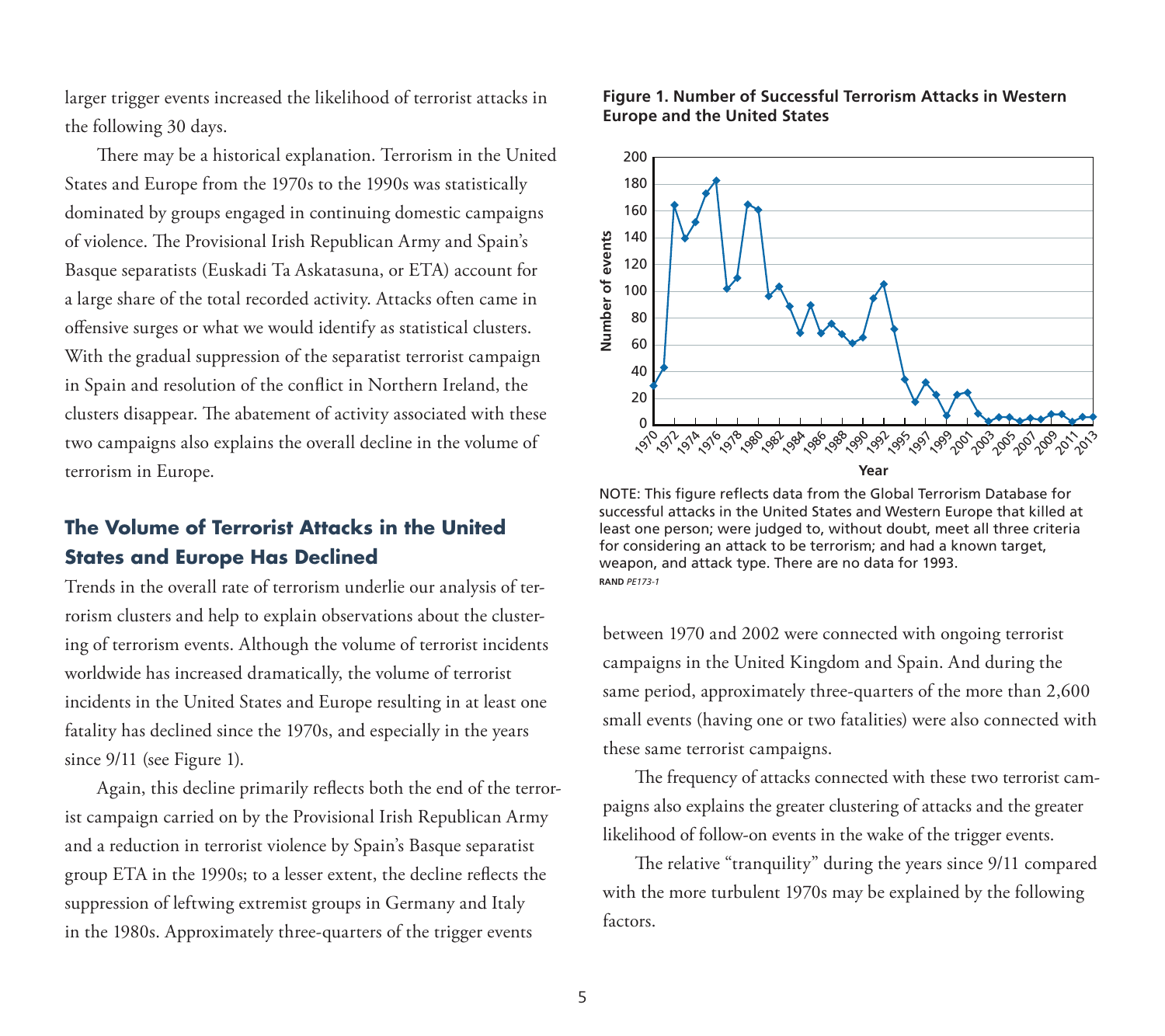*The 1970s saw more groups in the field with definable constituencies.* In the 1970s, there were more terrorist groups operating in both Europe and the United States than there are today. They appealed to various ideologies, as well as ethnic and separatist sentiments—again, especially in Northern Ireland and Spain, which gave them definable domestic constituencies.

Some of the causes of terrorism in the 1970s are still motivators of violence—for example, white supremacism, which continues to inspire terrorist violence and hate crimes in the United States and abroad. And new causes have emerged, such as the ideology of armed global jihad subscribed to by al Qaeda and the Islamic State of Iraq and the Levant (ISIL),<sup>7</sup> but this has remained largely a regional phenomenon. Although there have been some attacks in the United States directed or inspired by jihadist terrorist groups abroad, the focus of jihadi terrorist activities has been primarily in the Middle East and North Africa.

The jihadist groups have been able to sustain insurgencies and terrorist campaigns in conflict zones, such as Afghanistan, Iraq, Somalia, Syria, Yemen, and other countries across North Africa and

*Greatly increased intelligence efforts since 9/11, continuing military pursuit, and cooperation among law enforcement worldwide have degraded the ability of [terrorists abroad] to assemble and carry out large-scale attacks. Thus far, exhortation from abroad has produced only a small number of responses.*

the Middle East, and they have been able to direct or inspire occasional spectacular terrorist attacks in the United States (e.g., 9/11 in 2001; Fort Hood, Texas, in 2009; and San Bernardino, California, in 2015) and Europe (e.g., Madrid in 2004, London in 2005, and Paris in 2015). These attacks are part of a continuing global terrorist campaign, but the jihadists have not been able to field groups in the United States or Europe that are capable of sustaining terrorist campaigns like those that operated in Europe from the 1970s to the early 1990s or in the United States primarily during the 1970s.

*Groups in the 1970s were better organized.* As groups engaged in continuous activity, they were able to learn and refine their skills. Terrorism in the United States today is less organized. Most of the attacks and terrorist plots involve a single perpetrator or, at most, tiny conspiracies. There are no organized groups, no continuing campaigns of violence, no refining of skills. Most are one-off attacks or plots. Almost all culminate in the arrest or death of the attacker.

*Counterterrorism efforts also have made it more difficult to carry on continuing terrorist campaigns.* Terrorists abroad must try to export their violence to the United States through attacks launched or directed from abroad or by persuading homegrown adherents to turn to violence on their behalf. Greatly increased intelligence efforts since 9/11, continuing military pursuit, and cooperation among law enforcement worldwide have degraded the ability of these groups to assemble and carry out large-scale attacks. Thus far, exhortation from abroad has produced only a small number of responses.

*Counterintuitively, the Internet may impede effective, collective action.* Terrorists use the Internet to disseminate their propaganda, inform and recruit followers, and exhort them to take up arms.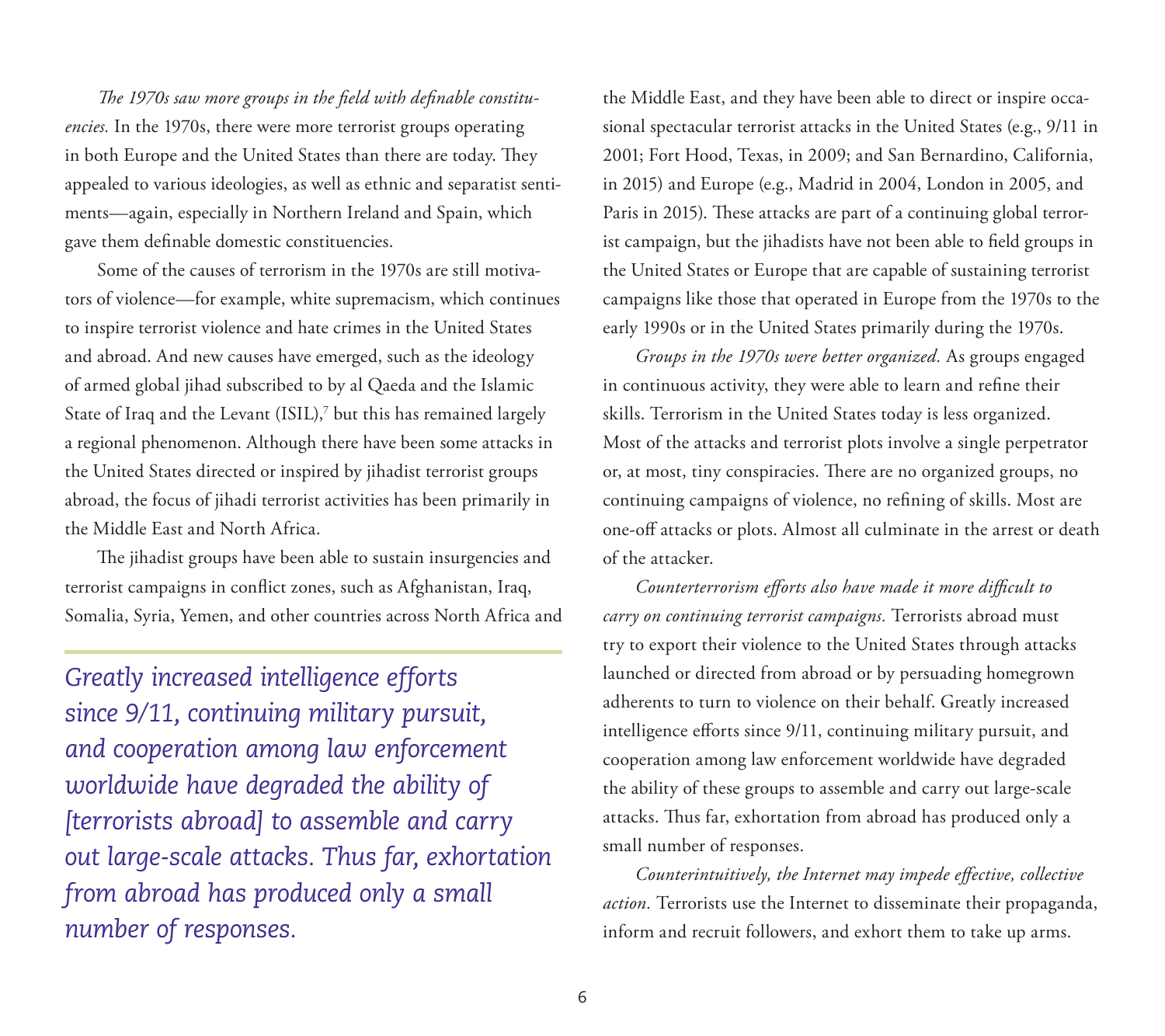But at the same time, the Internet may work against action. It offers the possibility of vicarious participation and psychological satisfaction without engaging in dangerous actions. For those committed to violence, the Internet allows, even encourages, solitary activity: The violence-prone fanatic does not have to physically contact other fanatics, and when he does, they often turn out to be confidential informants working for the authorities. The Internet facilitates communication, but it enables the authorities to identify those moving toward violence and intervene before they can carry out an attack. This further inhibits contacting others or even taking action.

*After 9/11, intelligence efforts and security measures against terrorism have been significantly increased in the United States and Europe.* Also, the rules have changed, enabling authorities to investigate and intervene earlier. These new laws, aimed at preventing terrorist attacks rather than apprehending terrorists after attacks, have enabled authorities to uncover and thwart many terrorist plots, which also may have a further deterrent effect on others.

#### **Overall Lethality Has Increased**

One hypothesis for the decline in terrorism events in the United States and Europe is that today's terrorists do not match the volume of attacks in the 1970s, but they have escalated their violence and are now more determined to kill in quantity. In fact, within the declining number of terrorist incidents with any fatalities, the proportion of incidents with three, five, and ten fatalities has increased in the United States and Europe.

The number of post-9/11 cases in which high body counts are clearly the objective seems to suggest an escalation of violence. However, the statistics for the United States and Europe do not

support our hypothesis that terrorists have escalated their violence; terrorists may be determined to escalate, but they have not successfully been able to do so. Incidents with one or more, three or more, five or more, and ten or more fatalities have all declined in real numbers since the 1970s and 1980s. However, the proportion of incidents with three, five, or ten fatalities has not declined as rapidly (see Table 3).

In other words, the decline in the volume of terrorist attacks has been offset by the greater determination of today's terrorists, especially those inspired by jihadist ideology, to kill in quantity, which brings us to the next observation. There are fewer incidents overall, but lethality has increased.

There may be greater aspirations by terrorists to kill in quantity. Sometimes, they have succeeded spectacularly: The scale of the 9/11 attacks was unprecedented in the annals of terrorism. But thus far, they have not been able to replicate anything near this scale. Since 9/11, only two attacks in Europe have caused more

**Table 3. Number of Successful Terrorism Attacks in the United States and Western Europe, by Magnitude of Fatalities**

| <b>Time Period</b>                | Number of<br>Events with<br><b>Fatalities</b> | Number of<br>Events with<br>One or More Three or More Five or More Ten or More<br><b>Fatalities</b> | Number of Number of<br><b>Events with Events with</b><br><b>Fatalities</b> | <b>Fatalities</b> |
|-----------------------------------|-----------------------------------------------|-----------------------------------------------------------------------------------------------------|----------------------------------------------------------------------------|-------------------|
| 1970–1992<br>$(23 \text{ years})$ | 2,408                                         | 197                                                                                                 | 75                                                                         | 26                |
| 1994-2013<br>$(20 \text{ years})$ | 300                                           | 31                                                                                                  | 19                                                                         | 13                |

NOTE: This table reflects data from the Global Terrorism Database for successful attacks in the United States and Western Europe that were judged to, without doubt, meet all three criteria for considering an attack to be terrorism and that had a known target, weapon, and attack type. There are no data for 1993.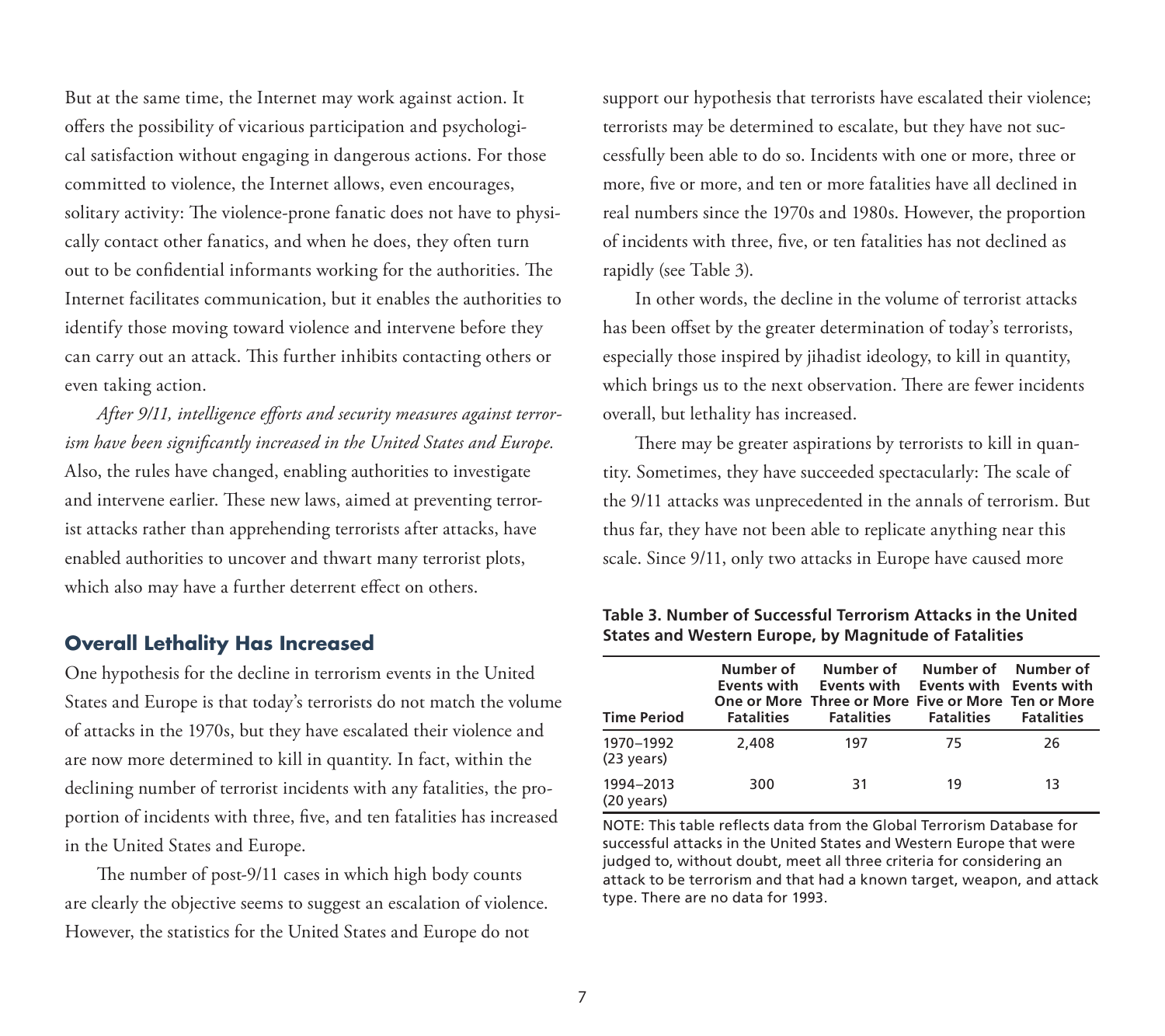*These findings about the absence of clustering for terrorist events around trigger events since 1994, absence of increases in terrorism on significant dates, and decline of terrorism in the West suggest that the threat of terrorism should not affect individuals' behavior and decisions in the United States and Western Europe—not even in the wake of a significant terrorist event.*

than 100 fatalities, while the deadliest attack in the United States resulted in 14 deaths (in San Bernardino).

Is it because of lack of capability or strategic decision that fewer, more-lethal attacks will best achieve jihadist goals? Exhortations by jihadist terrorist groups like al Qaeda and ISIL to homegrown terrorists to carry out attacks has increased, while the response has remained small, suggesting that for homegrown terrorism, the issue is lack of sufficient determination or lack of capability.

However, Jabhat al-Nusra, al Qaeda's affiliate in Syria, also has made a point of saying that it is focusing its efforts on defeating the Bashar al-Assad regime in Syria; by inference, the affiliate is less interested in launching major terrorist attacks in the West for now, although this remains a central tenet of al Qaeda's ideology. In addition, ISIL has threatened attacks on the West and applauds those that occur. And though some perpetrators of successful attacks have proclaimed their allegiance to ISIL, and though there are some connections between foreign fighters

serving in ISIL's ranks and some of these attacks, ISIL's central command appears to be concentrating its efforts on local and regional conflicts, again for now. In both cases then, the decisions are strategic. This could change.

#### **How Should We Respond After a Terrorist Attack?**

These findings about the absence of clustering for terrorist events around trigger events since 1994, absence of increases in terrorism on significant dates, and decline of terrorism in the West suggest that the threat of terrorism should not affect individuals' behavior and decisions in the United States and Western Europe—not even in the wake of a significant terrorist event. There is no evidence that terrorism has occurred more regularly on dates perceived to be symbolically significant. When a terrorist event happens in a major city, there is no evidence that another event will happen in that city (or even elsewhere in the West) in the days or weeks afterward.

These findings alone do not necessarily imply that increasing security immediately after major attacks is unwarranted and should be discontinued. Increased security measures may still be in order for a variety of reasons; however, much of the personal anxiety about increased dangers seems unwarranted.

Theoretically, an attack may be the beginning of a terrorist campaign, but that cannot be known until there are further attacks. For example, the first terrorist attacks in Paris in the mid-1980s and again in the mid-1990s initiated a continuing campaign of terrorism. Those charged with security cannot afford to wait until there is a second or third terrorist attack to heighten security.

Heightened security may deter some activity. It also may enable authorities to respond quickly to increased reports of suspicious activity and hoaxes that terrorist events inspire. Increased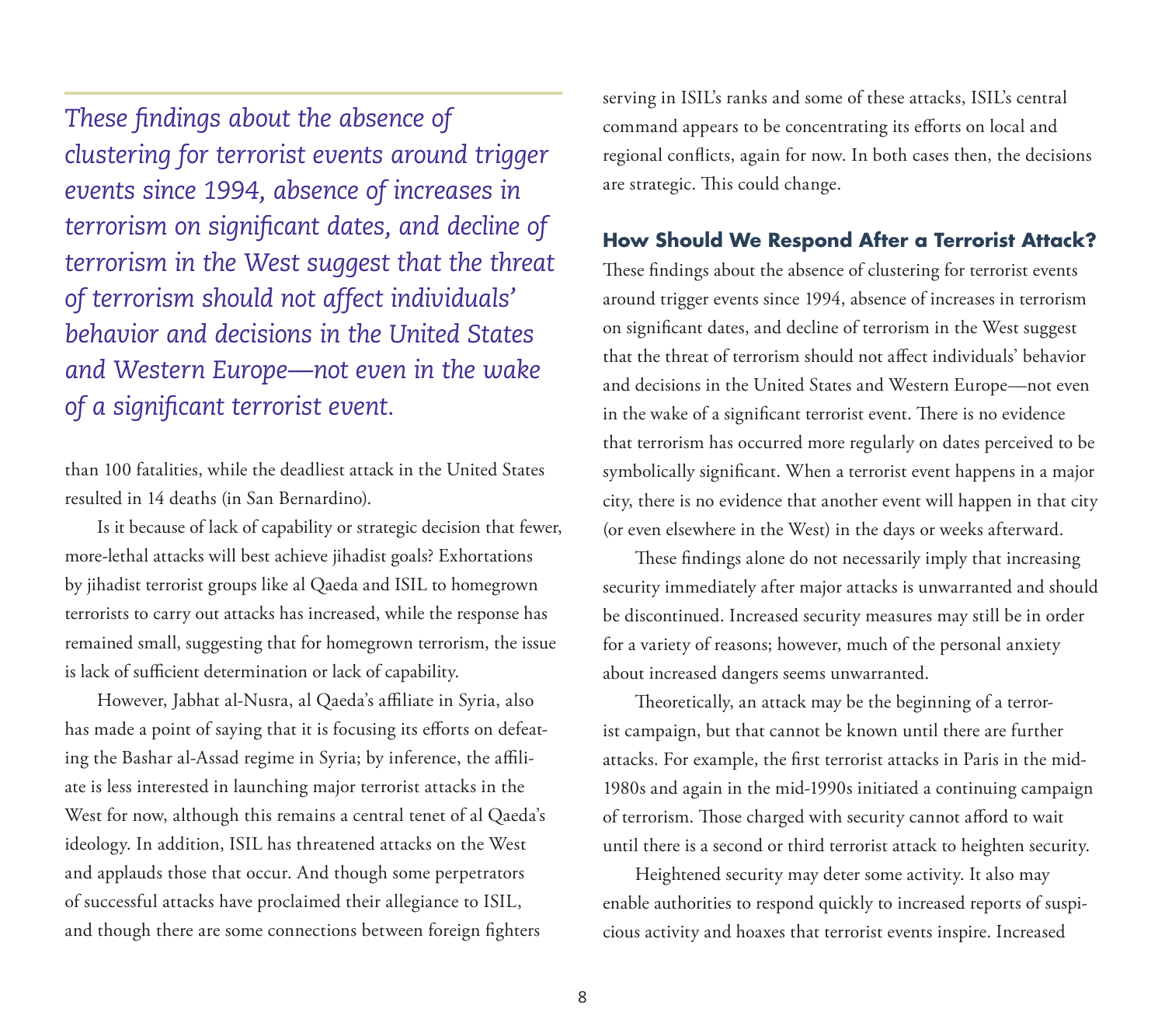police presence also permits authorities to diagnose and intervene more rapidly if there are further incidents.

Finally, despite the evidence about clustering of terrorism events, temporary security increases may still be justified as a precautionary measure, even if only to reassure an alarmed public that it is safe. However, unless there is intelligence indicating a further threat, there is not historical justification for maintaining elevated security levels.

These findings must be interpreted carefully, considering the following caveats:

- Our analysis was confined to incidents with at least one fatality. It is possible that trigger events were followed by low-level echoes—that is, attacks with no fatalities or other kinds of events, such as threats or disruptive hoaxes. These require little preparation and therefore may occur more spontaneously.
- Heightened security measures imposed after a major, potentially inspirational attack may reduce the likelihood of further attacks, thus suppressing a clustering effect.
- The small number of events in the United States and Europe since 1994 may also mean that we may be missing subtle changes in frequency. The period from 1970 to 1993 did show a clustering effect following larger attacks.
- Imitation may follow eventually. Attacks that are seen as successful may persuade other terrorists to imitate the tactics or attack similar targets, but that tends to come later—beyond 30 days.
- Finally, this historical analysis does not preclude the possibility that future attacks will follow a different pattern.

## **The Dynamics and Patterns of Terrorism May Change in the Future**

The perceived level of threat has been exacerbated by terrorist groups abroad using social media to attract followers in Europe and the United States and encourage them to carry out acts of terrorism. Authorities are confronted by more noise—the product of the Internet and social media—but not necessarily more action.

Reaching a broader audience in a more direct fashion through social media may result in a greater number of low-level terrorist incidents. These are mostly one-off attacks carried out by a single individual, making them hard to detect in advance.

Reported arrests and disruptions of plots suggest that there has been an increase in terrorist activity in the United States and Europe in the past two years. However, the levels of terrorism in the United States are much lower than those in Europe, and the evidence for the threat is subject to interpretation—another contentious area.

More individuals are going or attempting to go abroad to join jihadist fronts; this poses a long-term threat.

We cannot be certain about how these trends will develop, and examining terrorism events before and after 9/11 omits this single catastrophic event. Still, analysis of the historical record of terrorism highlights an observation that is both obvious and salient to security planning: Current assessments of terrorism are driven not by what terrorists have done since 9/11, but rather by what terrorists might do in the future—replicate a 9/11-scale attack or worse using weapons of mass destruction.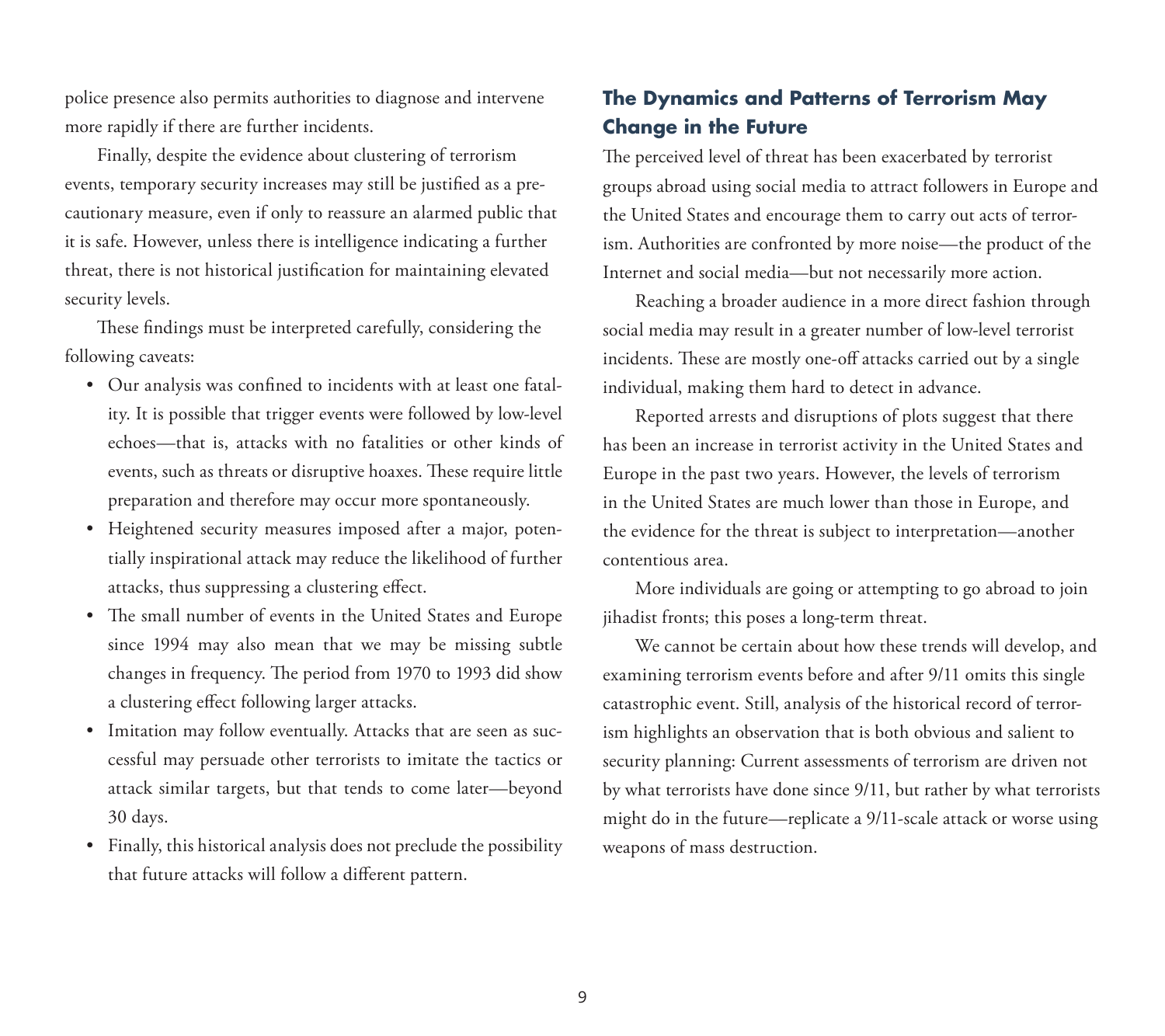#### **Notes**

<sup>1</sup> There are no data for 1993 in the database that we used for this analysis (the Global Terrorism Database). The data go up to 1993 and then continue in 1994.

<sup>2</sup> Of small events, 6.6 percent occurred during Ramadan, as defined by the Western calendar dates retrieved from Habibur, "Hijri Date Converter," website, undated. As of February 29, 2016: [http://habibur.com/hijri/.](http://habibur.com/hijri/) On average, we would expect 7.8 percent of events to occur during any 28.6-day period, which is the average length of Ramadan.

<sup>3</sup> The Global Terrorism Database is an open-source database of information on terrorist events around the world from 1970 to 2014; it is maintained by the National Consortium for the Study of Terrorism and Responses to Terrorism (START) at the University of Maryland. The database is available online at [http://www.start.umd.edu/gtd.](http://www.start.umd.edu/gtd)

4 Specifically, we analyzed whether the occurrence of terrorism followed a stationary Poisson process.

5 Tests to evaluate randomness (i.e., the fit to an exponential distribution) had the following results: between 1994 and 2002, Kolmogorov-Smirnov test p-value = 0.002 and Pearson's Chi-square test  $(d.f. = 4)$  p-value < 0.0001; between 2002 and 2013, Kolmogorov-Smirnov test p-value = 0.39 and Person's Chi-square  $(d.f. = 4)$ p-value = 0.94. Between 1970 and 1993, visual inspection of the rate of terrorism indicates that the events do not follow a constant, random process. Thus, we did not conduct a formal statistical test.

 $6$  For 1970–1993, p-values were 0.03 for assessing a decrease in the time to the next small event, < 0.001 for assessing an increase in the number of small events 30 days following a trigger event, and < 0.001 for an increase in the mean event rate for the 30 days following a trigger event. Between 1994 and 2002, p-values were 0.71 for assessing a decrease in the time to the next event, 0.22 for assessing an increase in the number of events 30 days following a trigger event, and 0.25 for an increase in the mean event rate for the 30 days following a trigger event. After 2002, p-values were 0.30 for assessing a decrease in the time to the next event, 0.39 for assessing an increase in the number of events 30 days following a trigger event, and 0.68 for an increase in the mean event rate for the 30 days following a trigger event.

7 The organization's name transliterates from Arabic as al-Dawlah al-Islamiyah fi al-'Iraq wa al-Sham (abbreviated as Da'ish or DAESH). In the West, it is commonly referred to as the Islamic State of Iraq and the Levant (ISIL), the Islamic State of Iraq and Syria, the Islamic State of Iraq and the Sham (both abbreviated as ISIS), or simply as the Islamic State. Arguments abound as to which is the most accurate translation, but here we refer to the group as ISIL.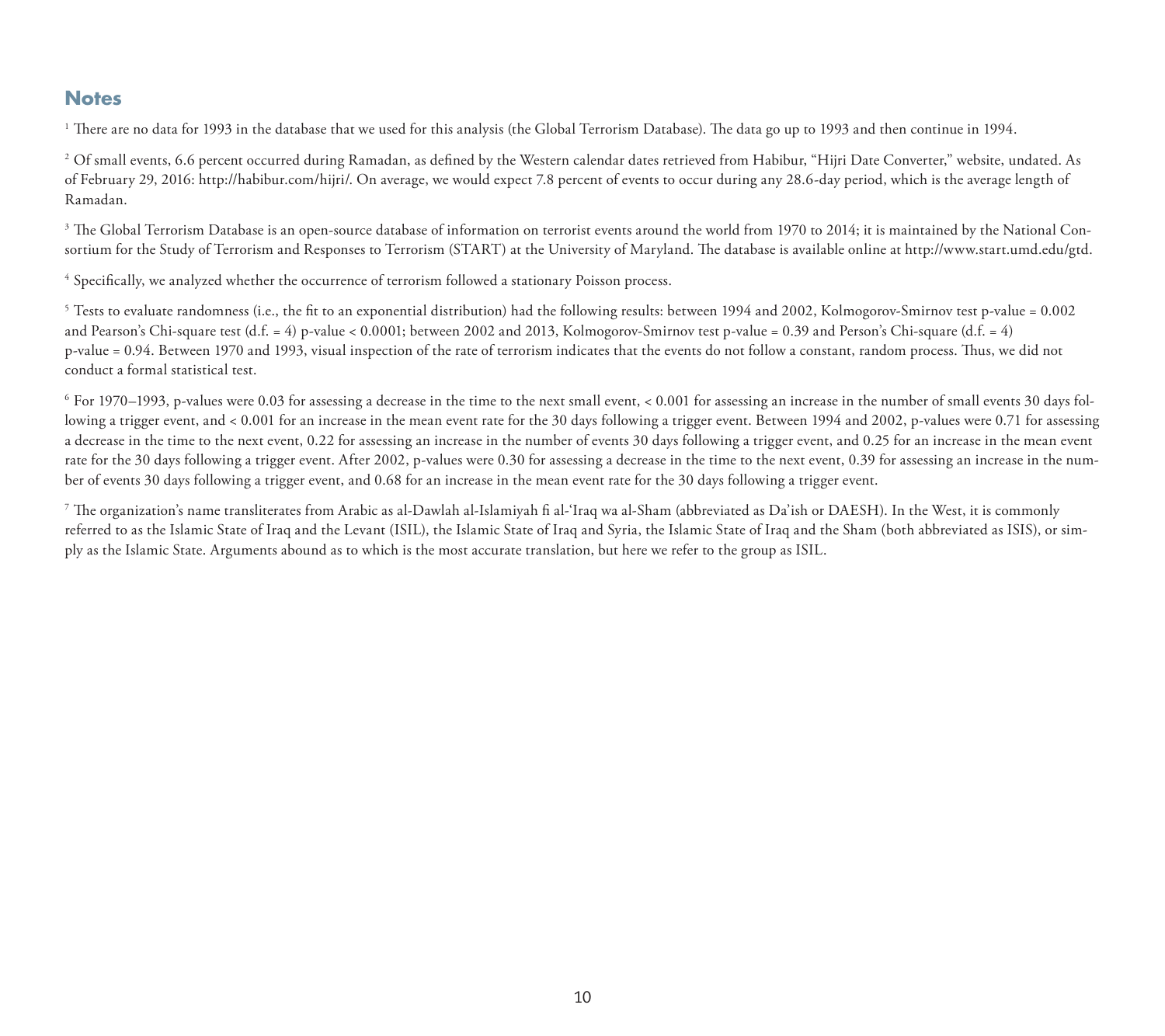#### **About the Authors**

**Brian Michael Jenkins**, senior adviser to the president at the RAND Corporation, is the author of *Will Terrorists Go Nuclear* (2008, Prometheus Books) and of several RAND monographs, including *Unconquerable Nation: Knowing Our Enemy, Strengthening Ourselves* (2006). He formerly served as chair of the political science department at RAND. Commissioned in the infantry, Jenkins became a paratrooper and a captain in the Green Berets. He is a decorated combat veteran, having served in the Seventh Special Forces Group in the Dominican Republic and with the Fifth Special Forces Group in Vietnam. From 1999 to 2000, he served as adviser to the National Commission on Terrorism and in 2000 was appointed to the U.S. Comptroller General's Advisory Board.

**Henry H. Willis** is Director of the RAND Homeland Security and Defense Center and a Professor of Policy Analysis at the Pardee RAND Graduate School. His research applies risk analysis tools to resource allocation and risk management decisions in the areas of terrorism and national security policy, public health and emergency preparedness, energy and environmental policy, and transportation planning. He has advised several nations on developing strategic plans to manage nationwide risks from terrorism and natural disasters, developed evaluation methods for evaluating the benefits of domestic security programs, and conducted program evaluations of emergency preparedness programs.

**Bing Han** is a statistician at the RAND Corporation. His research interests include large-scale simultaneous inference, nonparametric statistics, Bayesian statistics, and longitudinal data. He is an applied statistician working in several policy domains, including K–12 education policy, public health, and science and technology.